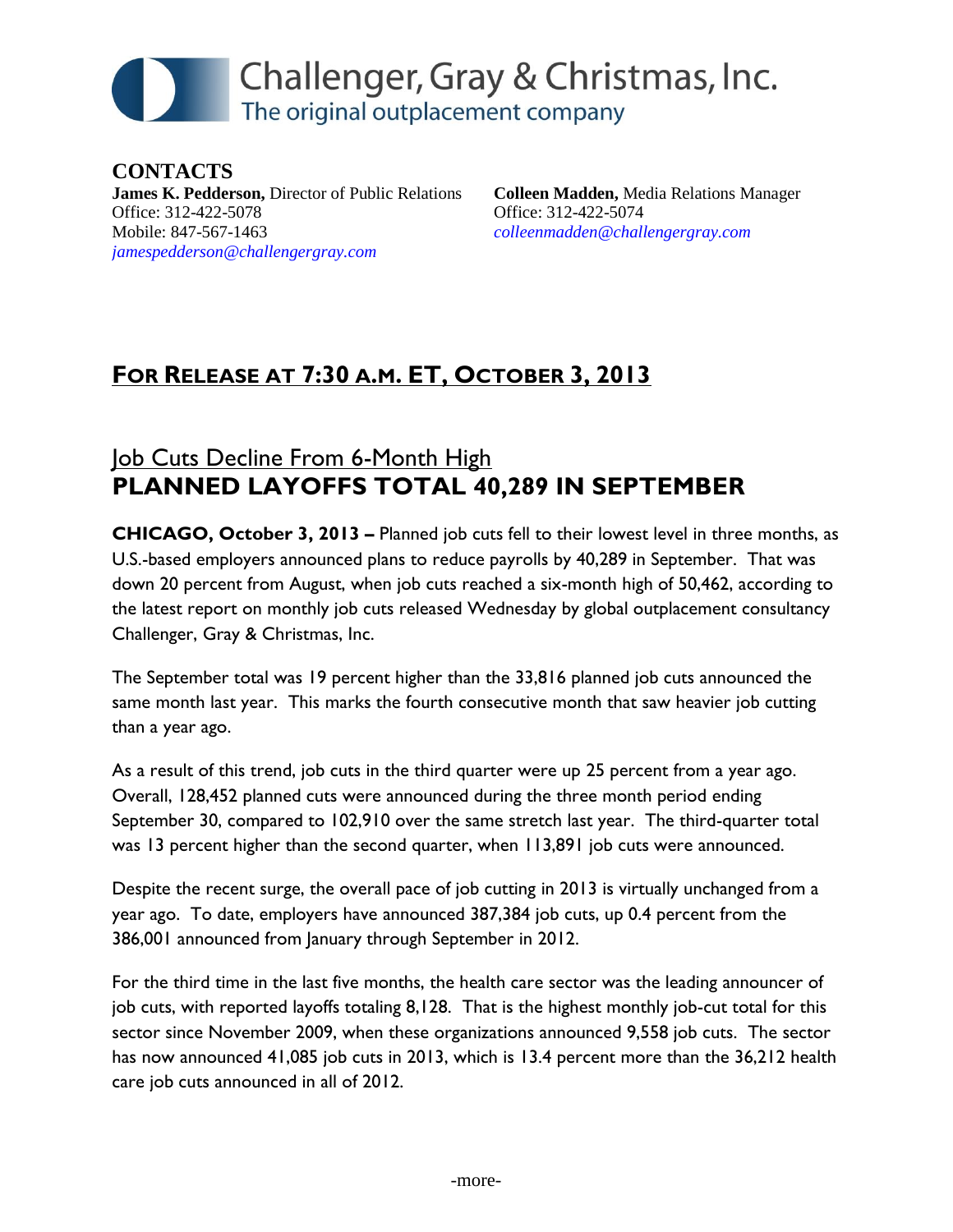reimbursements initiated under the Affordable Care Act as well as overall reductions in federal spending due to sequestration. A prime example of this occurred last month, when the Cleveland Clinic announced plans to reduce its headcount by 3,000, accounting for more than one-third of the health care cuts during the month. It attributed the cuts to lower government payments under health care reform," said John A. Challenger, chief executive officer of Challenger, Gray & Christmas.

"It is important to remember that while it is critical for government spending to be reduced in order to shrink the nation's deficit, these cutbacks do not occur in a vacuum. They have realworld consequences that ripple throughout the economy. So, the push to cut federal spending, while absolutely necessary, is going to impact jobs both inside and outside of the government. We are seeing it in health care, education, and aerospace and defense," said Challenger.

After health care, the financial sector experienced the next largest number of job cuts in September. These firms announced 6,932 planned layoffs during the month, bringing the yearto-date total for the sector to 48,874, which is the most among all industries for the year.

"Many of the recent banking cuts have been concentrated in the mortgage business. A couple of trends are happening here to help drive up job cuts. Many banks brought in extra workers in their mortgage departments to help deal with the large number of foreclosures. The number of foreclosures is now shrinking, which is eliminating the need for these extra workers. Additionally, recent upticks in interest rates have lowered demand for refinancing, which, in turn, is lowering the need for workers to process these transactions," noted Challenger.

"If there can be any silver lining in job-cut announcements, the banking cuts seem to be stemming from an improving economy. They are the result of fewer foreclosures and higher interest rates, neither of which would occur in a downward-heading economy. Home buying is increasing around the country, along with home prices. Hiring has been strong of late, and weekly jobless claims are declining to the some of the lowest levels we have seen since the end of the recession," said Challenger.

Challenger pointed out that there are still many challenges for this economy, the latest being the government shutdown. However, the one-day-old shutdown has had no noticeable impact on the economy, yet. The stock market saw gains on the first day of the shutdown and it did not stop Amazon.com from announcing plans to hire 70,000 seasonal workers for the upcoming holidays.

Amazon joins several other nationwide retailers who have already announced holiday hiring intentions, including Macy's, which plans to hire 83,000; Target, hiring 70,000; and Walmart, 55,000. All told, hiring announcements totaled 444,617 in September, with 99 percent coming from seasonal plans.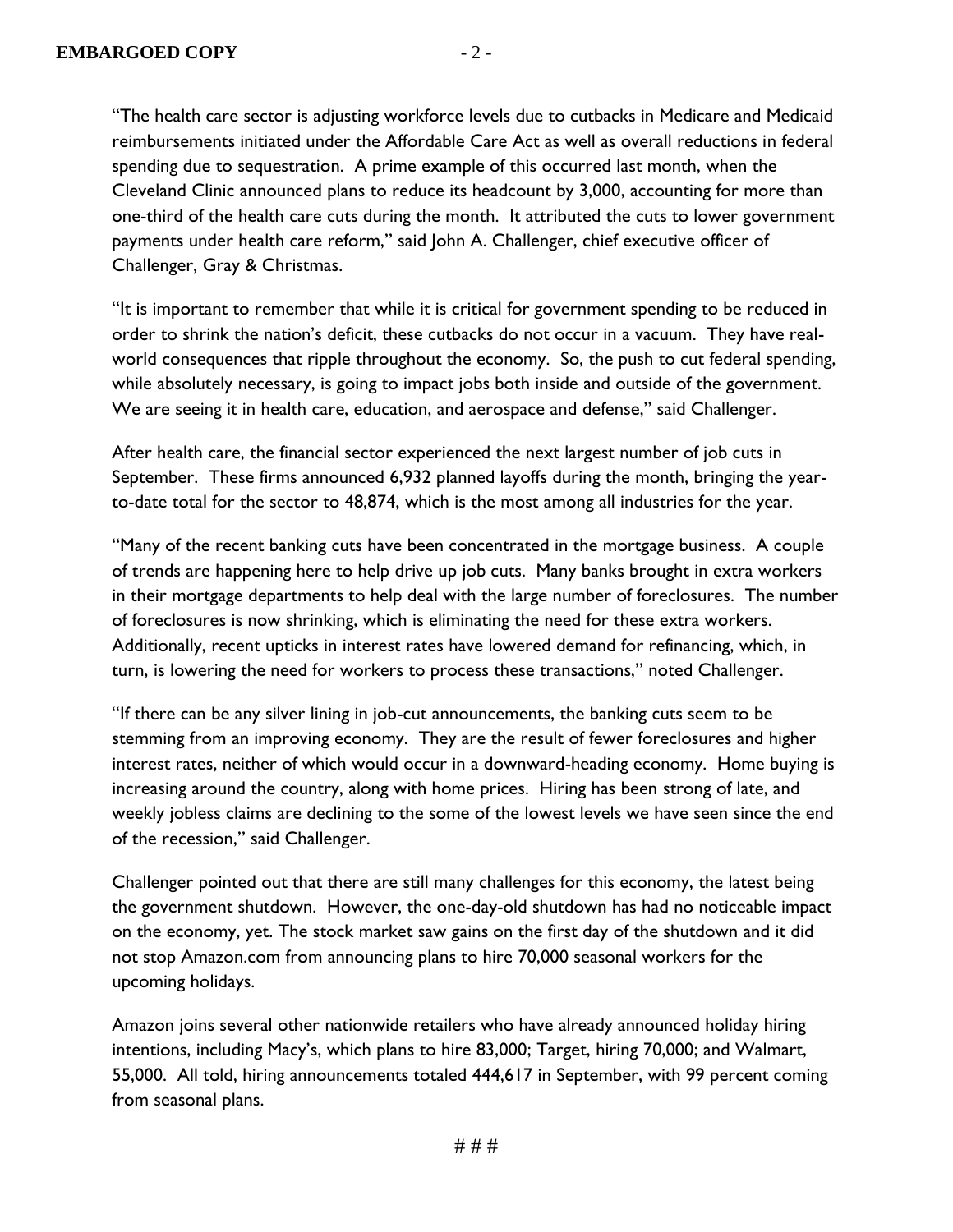#### **TOP FIVE INDUSTRIES**

#### **Year To Date**

|                             | 2013   | 2012   |
|-----------------------------|--------|--------|
| Financial                   | 48,874 | 27,732 |
| <b>Industrial Goods</b>     | 44,750 | 20,259 |
| <b>Health Care/Products</b> | 41,085 | 26,080 |
| Retail                      | 36,494 | 30,306 |
| Aerospace/Defense           | 28,170 | 15,903 |

|                 | 2013    | 2012    |
|-----------------|---------|---------|
| January         | 40,430  | 53,486  |
| <b>February</b> | 55,356  | 51,728  |
| March           | 49,255  | 37,880  |
| April           | 38,121  | 40,559  |
| May             | 36,398  | 61,887  |
| June            | 39,372  | 37,551  |
| July            | 37,701  | 36,855  |
| <b>August</b>   | 50,462  | 32,239  |
| September       | 40,289  | 33,816  |
| October         |         | 47,724  |
| <b>November</b> |         | 57,081  |
| December        |         | 32,556  |
| <b>TOTAL</b>    | 387,384 | 523,362 |

#### **MONTH BY MONTH TOTALS**

Some reductions are identified by employers as workers who will take early retirement offers or other special considerations to leave the company.

#### **LAYOFF LOCATION Year to Date**

| New York        | 64,808 |
|-----------------|--------|
| California      | 44,131 |
| <b>Illinois</b> | 34,904 |
| Texas           | 28,139 |
| Pennsylvania    | 20,298 |

Listings are identified by the location of the layoff or corporate headquarters as stated in announcement.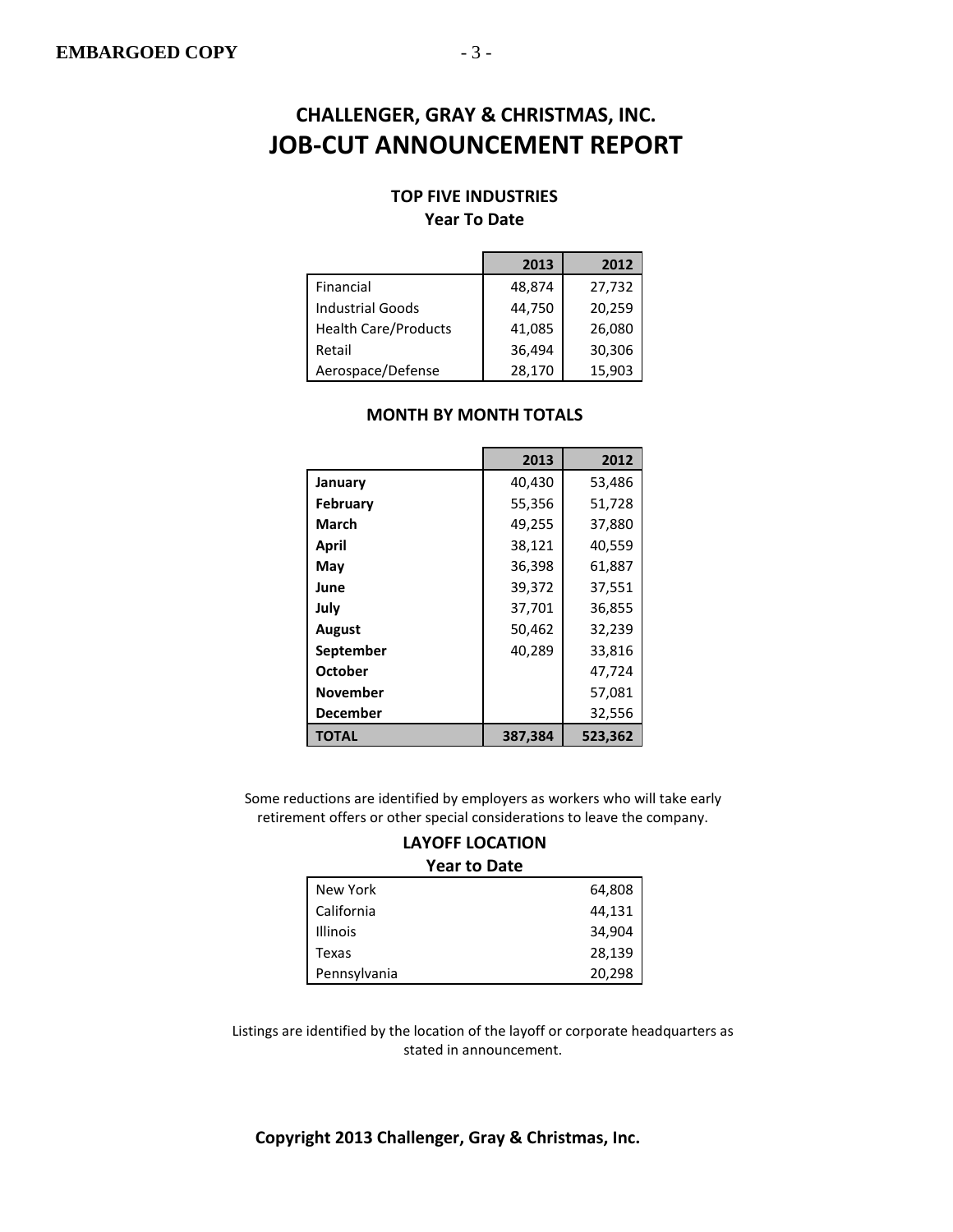#### **JOB CUTS BY INDUSTRY**

|                             | 12-Sep | 13-Aug | 13-Sep | Jan-Sept<br>2013 | Jan-Sept<br>2012 |
|-----------------------------|--------|--------|--------|------------------|------------------|
| <b>Aerospace/Defense</b>    | 2,627  | 1,362  | 4,058  | 28,170           | 15,903           |
| <b>Apparel</b>              | 306    | 220    |        | 2,170            | 1,823            |
| <b>Automotive</b>           | 1,897  | 931    | 1,136  | 11,407           | 10,405           |
| <b>Chemical</b>             | 50     | 340    |        | 2,240            | 2,545            |
| <b>Commodities</b>          |        | 8      | 1,225  | 2,071            | 674              |
| Computer                    | 3,001  | 4,663  | 1,712  | 27,892           | 40,671           |
| <b>Construction</b>         | 558    |        | 177    | 1,570            | 2,693            |
| <b>Consumer Products</b>    | 1,917  | 152    | 2,966  | 10,815           | 26,851           |
| <b>Education</b>            | 1,130  | 413    | 190    | 16,116           | 28,106           |
| <b>Electronics</b>          | 841    | 2,169  | 90     | 6,168            | 7,380            |
| <b>Energy</b>               | 3,393  | 2,600  | 3,047  | 15,076           | 16,736           |
| Entertainment/Leisure       | 1,400  | 220    | 944    | 11,291           | 11,100           |
| <b>Financial</b>            | 845    | 3,096  | 6,932  | 48,874           | 27,732           |
| Food                        | 1,159  | 1,505  | 311    | 11,461           | 16,486           |
| <b>Government</b>           | 1,360  | 388    | 136    | 10,378           | 14,186           |
| <b>Health Care/Products</b> | 3,105  | 3,163  | 8,128  | 41,085           | 26,080           |
| <b>Industrial Goods</b>     | 3,045  | 22,162 | 4,691  | 44,750           | 20,259           |
| <b>Insurance</b>            | 3,189  | 47     | 835    | 6,284            | 7,714            |
| <b>Legal</b>                |        | 30     |        | 501              | 931              |
| <b>Media</b>                | 411    | 1,039  | 229    | 8,239            | 4,087            |
| <b>Non-Profit</b>           | 159    | 144    | 533    | 3,141            | 1,418            |
| Pharmaceutical              | 483    | 1,384  | 129    | 8,922            | 10,109           |
| <b>Real Estate</b>          |        |        | 109    | 378              | 280              |
| Retail                      | 1,519  | 873    | 927    | 36,494           | 30,306           |
| <b>Services</b>             | 533    | 151    | 438    | 7,545            | 6,696            |
| <b>Telecommunications</b>   | 232    | 2,620  | 251    | 8,888            | 19,219           |
| <b>Transportation</b>       | 656    | 755    | 167    | 13,257           | 33,063           |
| <b>Utility</b>              |        | 27     | 928    | 2,092            | 2,548            |
| <b>TOTAL</b>                | 33,816 | 50,462 | 40,289 | 387,275          | 386,001          |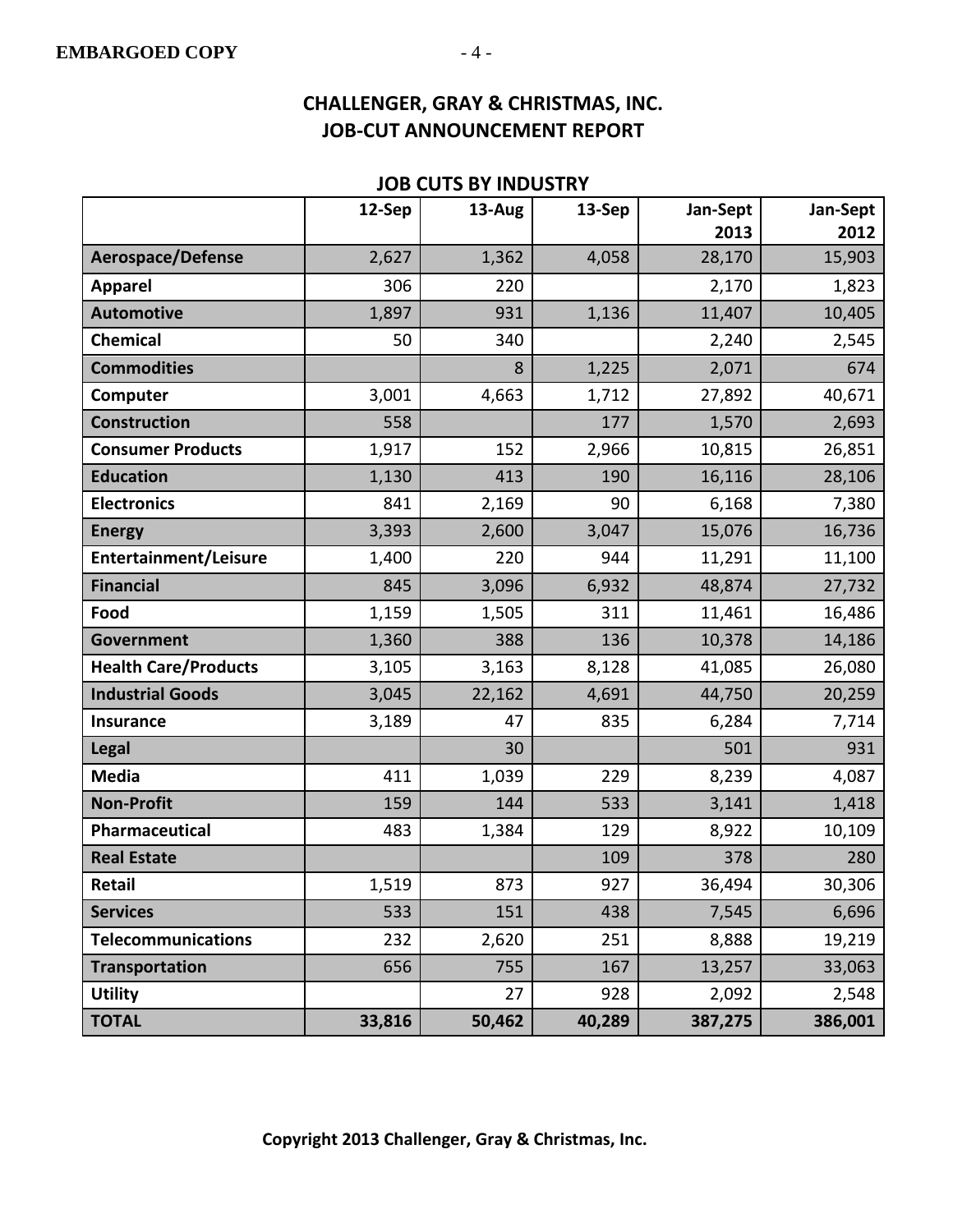#### **JOB CUTS BY REGION, STATE**

| East                 | <b>September</b> | $Y-T-D$ |
|----------------------|------------------|---------|
| <b>New York</b>      | 2,491            | 64,808  |
| Pennsylvania         | 1,660            | 20,298  |
| Connecticut          | 283              | 12,425  |
| <b>New Jersey</b>    | 366              | 10,028  |
| <b>Massachusetts</b> | 1,080            | 8,174   |
| Maryland             | 771              | 4,321   |
| Dist. of Columbia    | 166              | 2,396   |
| New Hampshire        |                  | 1,477   |
| Delaware             |                  | 1,447   |
| Maine                | 49               | 1,299   |
| Rhode Island         |                  | 803     |
| Vermont              | 120              | 507     |
| <b>TOTAL</b>         | 6,986            | 127,983 |

| <b>Midwest</b>  | September | $Y-T-D$ |
|-----------------|-----------|---------|
| <b>Illinois</b> | 2,202     | 34,904  |
| Ohio            | 3,275     | 16,657  |
| Missouri        | 94        | 9,811   |
| Michigan        | 1,000     | 7,541   |
| Indiana         | 1,521     | 6,634   |
| Wisconsin       | 465       | 5,678   |
| Minnesota       | 80        | 5,354   |
| <b>Kansas</b>   | 344       | 3,110   |
| lowa            | 85        | 572     |
| Nebraska        |           | 512     |
| <b>TOTAL</b>    | 9,066     | 90,773  |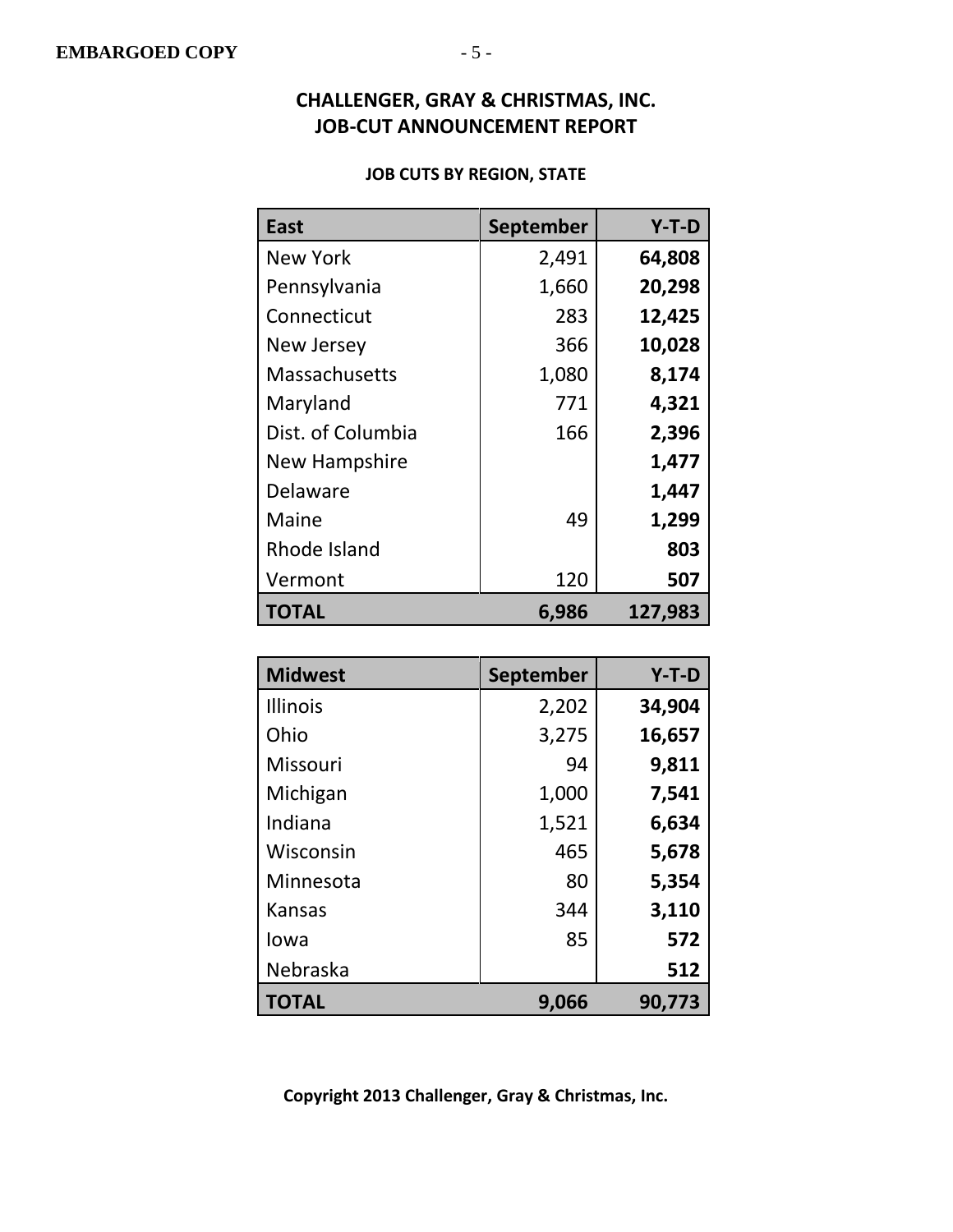#### **JOB CUTS BY REGION, STATE**

| West              | <b>September</b> | $Y-T-D$ |
|-------------------|------------------|---------|
| California        | 9,146            | 44,131  |
| <b>Texas</b>      | 2,127            | 28,139  |
| Washington        | 897              | 9,318   |
| Colorado          | 77               | 7,554   |
| Oklahoma          | 2,341            | 3,492   |
| Oregon            | 229              | 3,261   |
| Arizona           |                  | 2,457   |
| Idaho             |                  | 2,023   |
| Hawaii            | 22               | 1,336   |
| South Dakota      | 169              | 1,192   |
| Utah              | 239              | 1,041   |
| Nevada            | 816              | 1,004   |
| <b>New Mexico</b> |                  | 739     |
| North Dakota      |                  | 389     |
| Montana           | 125              | 261     |
| Alaska            |                  | 208     |
|                   |                  |         |
| Wyoming           | 6                | 195     |
| <b>TOTAL</b>      | 16,194           | 106,740 |
|                   |                  |         |
| South             | September        | $Y-T-D$ |
| Florida           | 863              | 15,968  |
| Georgia           | 150              | 8,805   |
| N. Carolina       | 610              | 8,030   |
| Virginia          | 494              | 7,337   |
| <b>Tennessee</b>  | 603              | 6,082   |
| S. Carolina       | 1,247            | 4,734   |
| Alabama           | 1,213            | 3,484   |
| Mississippi       | 2,278            | 3,130   |
| Louisiana         | 40               | 3,012   |
| Kentucky          | 525              | 2,421   |
| Arkansas          | 20               | 1,419   |
| West Virginia     |                  | 966     |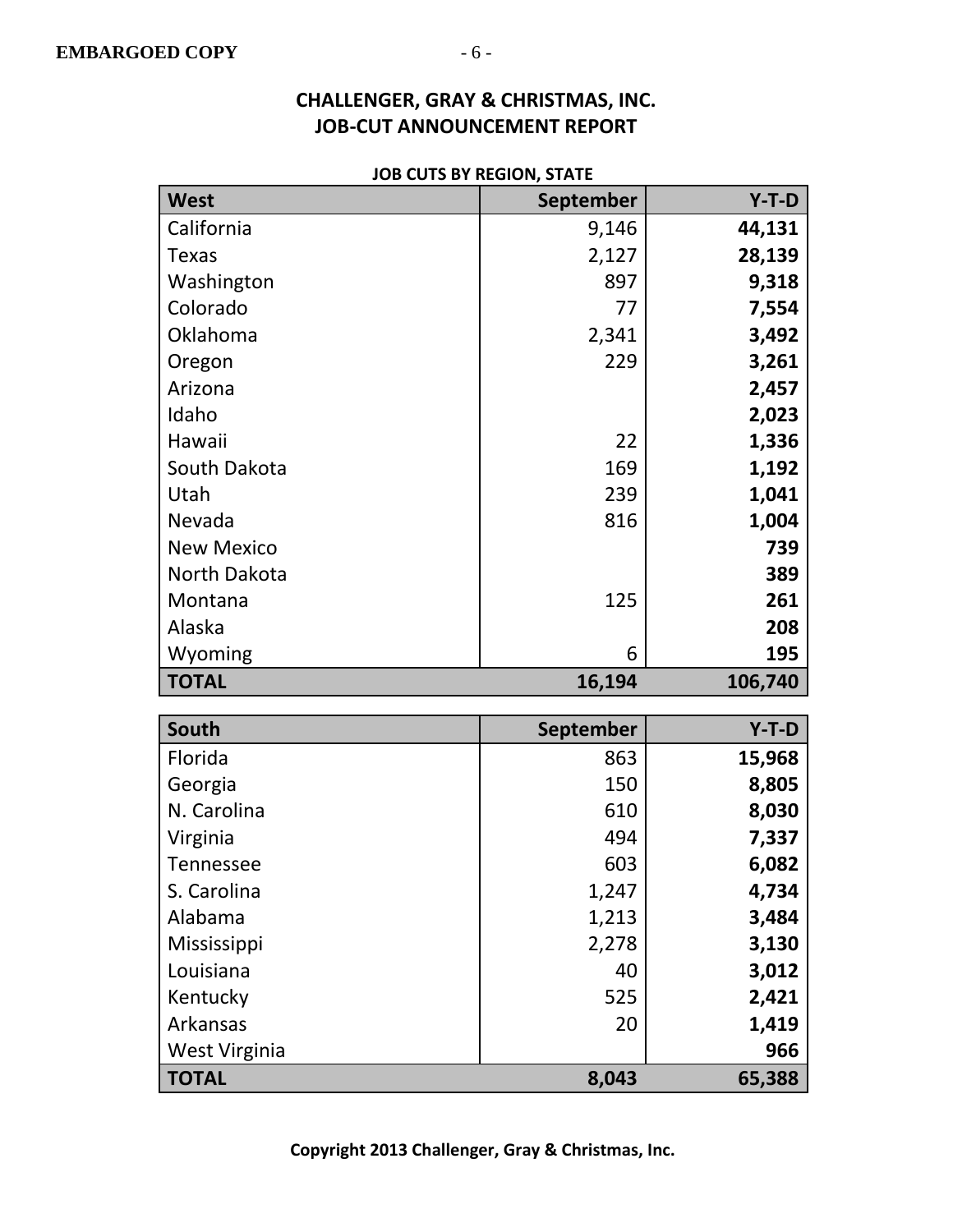|                                     | September | <b>YEAR-TO-DATE</b> |
|-------------------------------------|-----------|---------------------|
| Restructuring                       | 11,213    | 140,979             |
| Closing                             | 8,257     | 80,543              |
| Cost-Cutting                        | 1,089     | 61,797              |
| <b>Demand Downturn</b>              | 2,165     | 18,147              |
| Merger/Acquisition                  | 1,716     | 13,976              |
| <b>Sequestration</b>                | 1,406     | 11,967              |
| <b>Economic Conditions</b>          | 6,334     | 9,772               |
| <b>Loss of Contract</b>             | 1,308     | 9,456               |
| <b>Voluntary Severance</b>          | 3,311     | 5,914               |
| <b>Falling Sales</b>                |           | 5,280               |
| Outsourcing                         | 250       | 5,002               |
| <b>Legal Trouble</b>                | 253       | 4,284               |
| Bankruptcy                          | 1,451     | 4,042               |
| Relocation                          | 135       | 2,676               |
| <b>Health Reform</b>                | 1,079     | 2,525               |
| <b>Federal Spending Cuts</b>        |           | 2,500               |
| <b>Natural Disaster</b>             | 22        | 2,052               |
| Competition                         |           | 1,660               |
| Labor Dispute                       |           | 1,000               |
| <b>Rising Costs</b>                 | 56        | 868                 |
| <b>Order Cancellation/Reduction</b> |           | 846                 |
| <b>Government Regulation</b>        |           | 566                 |
| <b>Work Stoppage</b>                |           | 400                 |
| Reorganization/Consolidation        |           | 359                 |
| Drought                             |           | 221                 |
| <b>Government Drawdown in Iraq</b>  | 75        | 215                 |
| <b>Funding Loss</b>                 | 20        | 180                 |
| <b>Technological Update</b>         | 149       | 149                 |
| Firing                              |           | 8                   |
| <b>TOTAL</b>                        | 40,289    | 387,384             |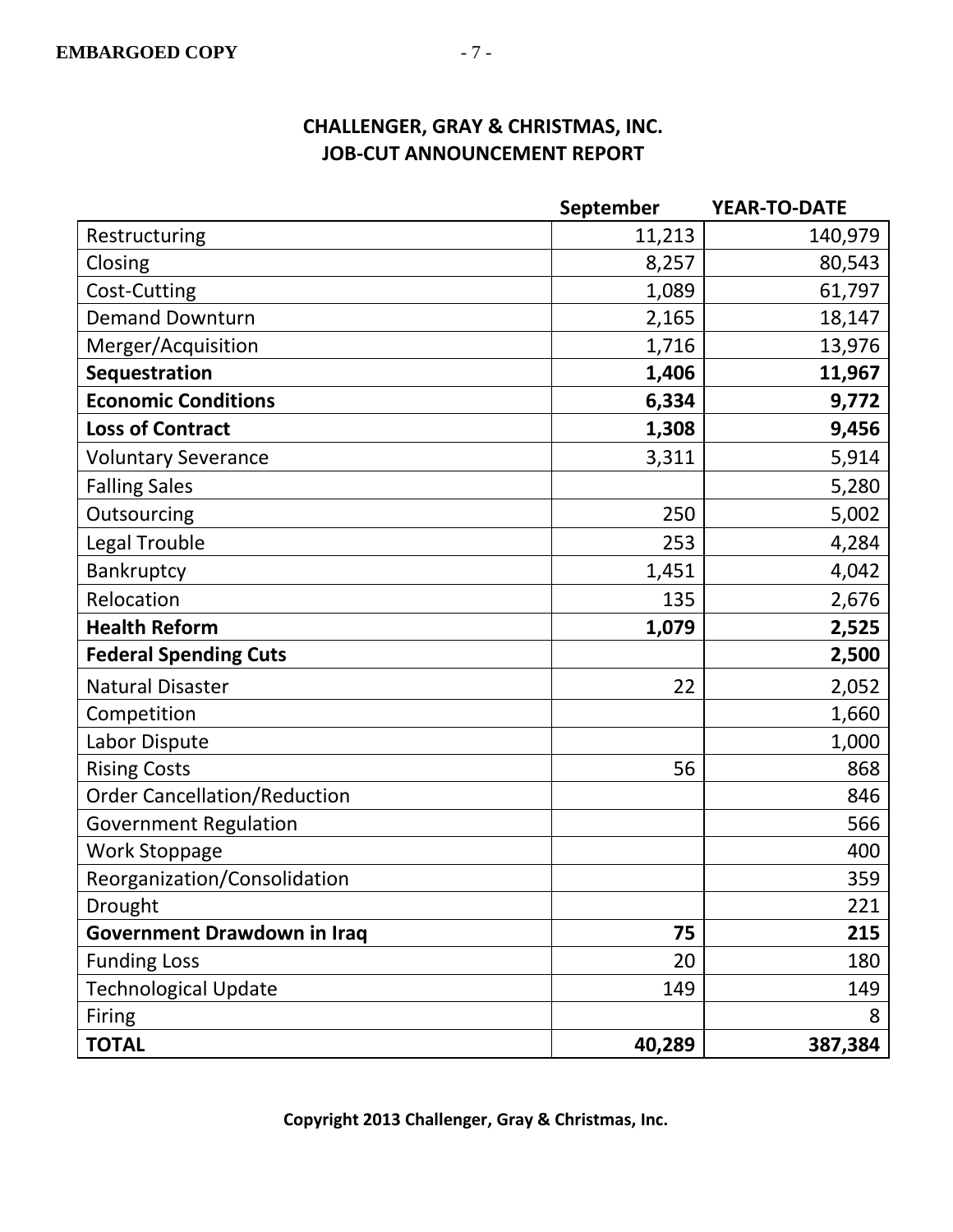#### **QUARTER-BY-QUARTER**

|       | Q1      | Q <sub>2</sub> | Q <sub>3</sub> | Q4      | <b>TOTAL</b> |
|-------|---------|----------------|----------------|---------|--------------|
| 1989  | 9,850   | 10,100         | 24,085         | 67,250  | 111,285      |
| 1990  | 107,052 | 87,686         | 49,104         | 72,205  | 316,047      |
| 1991  | 110,056 | 76,622         | 147,507        | 221,107 | 555,292      |
| 1992* | 110,815 | 85,486         | 151,849        | 151,850 | 500,000      |
| 1993  | 170,615 | 84,263         | 194,486        | 165,822 | 615,186      |
| 1994  | 192,572 | 107,421        | 117,706        | 98,370  | 516,069      |
| 1995  | 97,716  | 114,583        | 89,718         | 137,865 | 439,882      |
| 1996  | 168,695 | 101,818        | 91,784         | 114,850 | 477,147      |
| 1997  | 134,257 | 51,309         | 95,930         | 152,854 | 434,350      |
| 1998  | 139,140 | 131,303        | 161,013        | 246,339 | 677,795      |
| 1999  | 210,521 | 173,027        | 173,181        | 118,403 | 675,132      |
| 2000  | 141,853 | 81,568         | 168,875        | 221,664 | 613,960      |
| 2001  | 406,806 | 370,556        | 594,326        | 585,188 | 1,956,876    |
| 2002  | 478,905 | 292,393        | 269,090        | 426,435 | 1,466,823    |
| 2003  | 355,795 | 274,737        | 241,548        | 364,346 | 1,236,426    |
| 2004  | 262,840 | 209,895        | 251,585        | 315,415 | 1,039,735    |
| 2005  | 287,134 | 251,140        | 245,378        | 288,402 | 1,072,054    |
| 2006  | 255,878 | 180,580        | 202,771        | 200,593 | 839,822      |
| 2007  | 195,986 | 197,513        | 194,095        | 180,670 | 768,264      |
| 2008  | 200,656 | 275,292        | 287,142        | 460,903 | 1,223,993    |
| 2009  | 578,510 | 318,165        | 240,233        | 151,122 | 1,288,030    |
| 2010  | 181,183 | 116,494        | 113,595        | 118,701 | 529,973      |
| 2011  | 130,749 | 115,057        | 233,258        | 127,018 | 606,082      |
| 2012  | 143,094 | 139,997        | 102,910        | 137,361 | 523,362      |
| 2013  | 145,041 | 113,891        | 128,452        |         | 387,384      |
| AVG   | 208,629 | 160,183        | 185,668        | 220,678 |              |

**\*Estimate based on half-year total. Challenger began tracking job-cut data in 1993. Before that, it was tabulated by an independent newsletter no longer published.**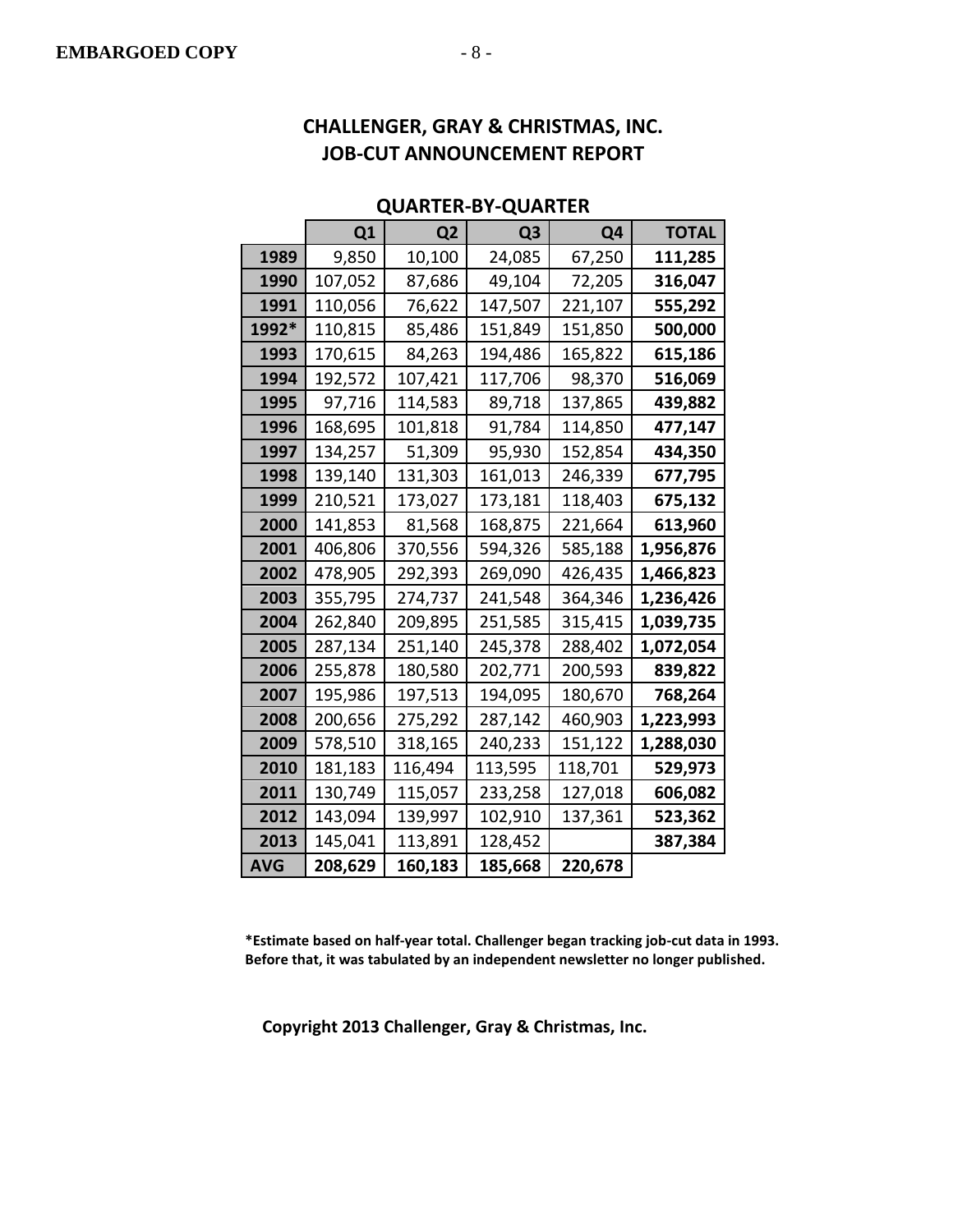## **ANNOUNCED SEASONAL HIRING PLANS**

| Macy's                            | 83,000 |
|-----------------------------------|--------|
| <b>Target</b>                     | 70,000 |
| <b>Amazon</b>                     | 70,000 |
| <b>Walmart</b>                    | 55,000 |
| Kohl's                            | 52,000 |
| <b>Toys R Us</b>                  | 45,000 |
| <b>JC Penney</b>                  | 35,000 |
| <b>GameStop</b>                   | 17,000 |
| <b>Meijer</b>                     | 9,000  |
| eBay (Louisville, KY)             | 2,000  |
| <b>Eddie Bauer (Columbus, OH)</b> | 1,200  |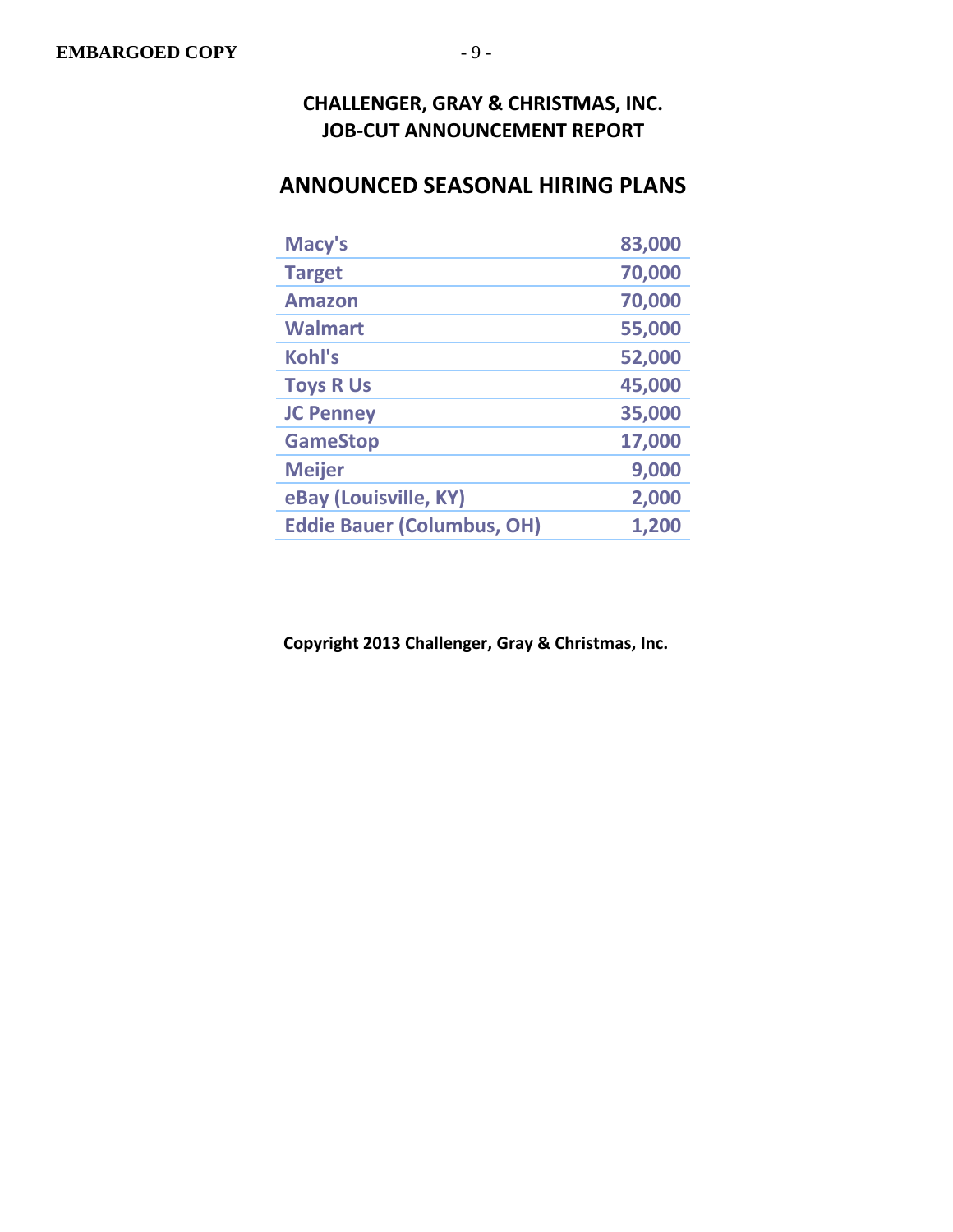## **ANNOUNCED HIRING PLANS MONTHLY TOTALS**

|                 | 2013    | 2012    | 2011    |
|-----------------|---------|---------|---------|
| January         | 60,585  | 7,568   | 29,492  |
| <b>February</b> | 92,372  | 10,720  | 72,581  |
| <b>March</b>    | 8,115   | 12,390  | 10,869  |
| <b>April</b>    | 9,322   | 11,794  | 59,648  |
| May             | 9,618   | 7,722   | 10,248  |
| June            | 8,774   | 12,314  | 15,498  |
| July            | 9,728   | 10,350  | 10,706  |
| <b>August</b>   | 7,662   | 12,079  | 15,201  |
| September       | 444,617 | 425,683 | 76,551  |
| <b>October</b>  |         | 75,065  | 159,177 |
| <b>November</b> |         | 28,526  | 63,527  |
| <b>December</b> |         | 16,266  | 14,074  |
| <b>TOTAL</b>    | 650,793 | 630,477 | 459,971 |

**In January, Lowe's announced 50,000 seasonal hires.**

**In February, Home Depot announced 80,000 seasonal hires.**

**In September, seasonal/holiday hires numbered 439,200**